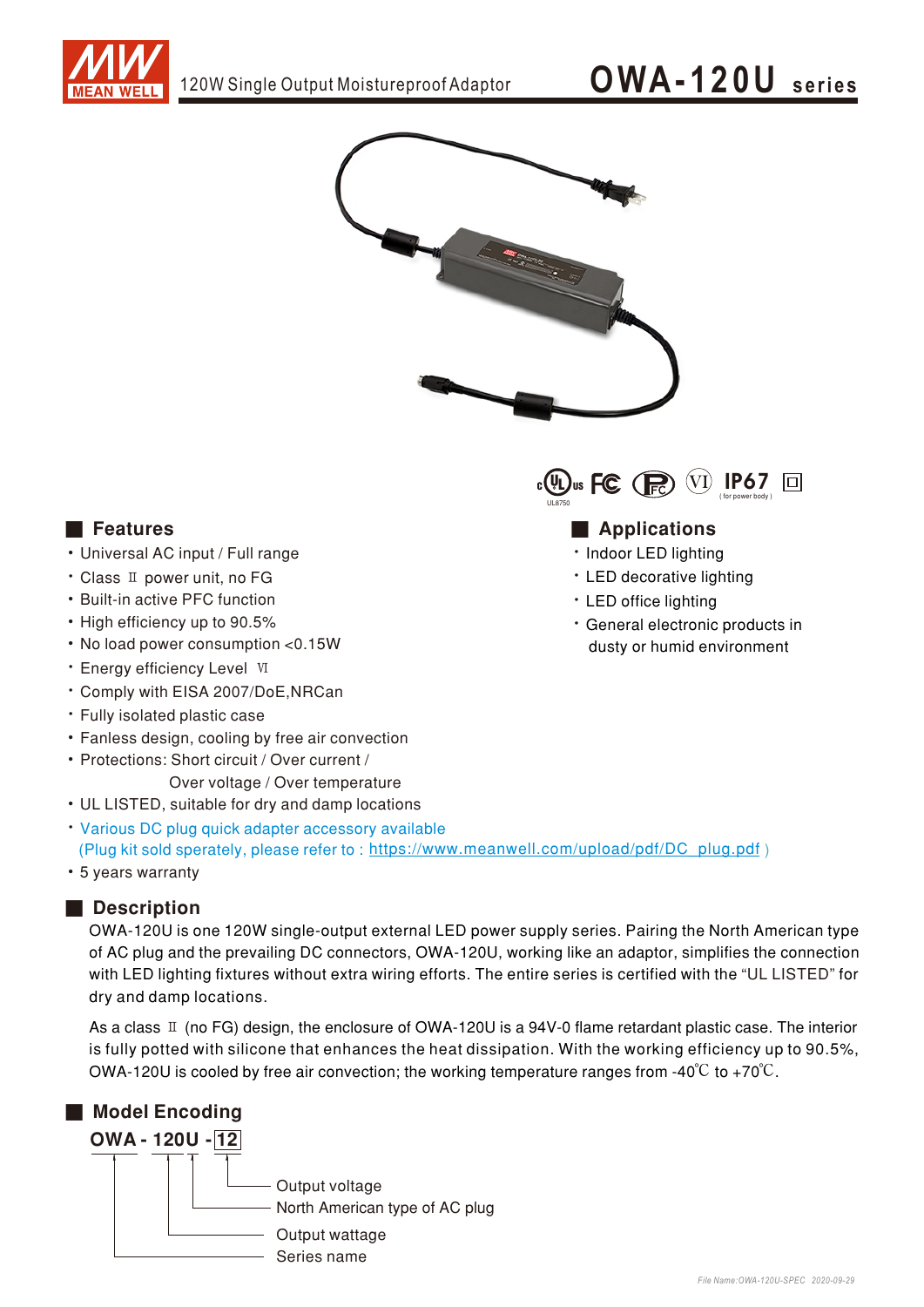

### **SPECIFICATION**

| <b>MODEL</b>      |                                                                                                                                                                                                                                                                                                                                                                                                                                                                                                                                                                                                                         |               |                                                                                                      |                       | OWA-120U-12 OWA-120U-15 OWA-120U-20 OWA-120U-24 OWA-120U-30 OWA-120U-36 OWA-120U-42 OWA-120U-48 OWA-120U-54 |              |             |              |              |              |              |
|-------------------|-------------------------------------------------------------------------------------------------------------------------------------------------------------------------------------------------------------------------------------------------------------------------------------------------------------------------------------------------------------------------------------------------------------------------------------------------------------------------------------------------------------------------------------------------------------------------------------------------------------------------|---------------|------------------------------------------------------------------------------------------------------|-----------------------|-------------------------------------------------------------------------------------------------------------|--------------|-------------|--------------|--------------|--------------|--------------|
| <b>DC VOLTAGE</b> |                                                                                                                                                                                                                                                                                                                                                                                                                                                                                                                                                                                                                         | 12V           | 15V                                                                                                  | <b>20V</b>            | <b>24V</b>                                                                                                  | 30V          | 36V         | 42V          | 48V          | 54V          |              |
| <b>OUTPUT</b>     | <b>CONSTANT CURRENT REGION</b> $7.2 \sim 12V$                                                                                                                                                                                                                                                                                                                                                                                                                                                                                                                                                                           |               |                                                                                                      | $9 - 15V$             | $12 - 20V$                                                                                                  | $14.4 - 24V$ | $18 - 30V$  | $21.6 - 36V$ | $25.2 - 42V$ | $28.8 - 48V$ | $32.4 - 54V$ |
|                   | <b>RATED CURRENT</b>                                                                                                                                                                                                                                                                                                                                                                                                                                                                                                                                                                                                    |               | 10A                                                                                                  | 8A                    | 6A                                                                                                          | 5A           | 4A          | 3.4A         | 2.9A         | 2.5A         | 2.3A         |
|                   | <b>RATED POWER</b>                                                                                                                                                                                                                                                                                                                                                                                                                                                                                                                                                                                                      |               | 120W                                                                                                 | 120W                  | 120W                                                                                                        | <b>120W</b>  | <b>120W</b> | 122.4W       | 121.8W       | 120W         | 124.2W       |
|                   | RIPPLE & NOISE (max.) Note.2 150mVp-p                                                                                                                                                                                                                                                                                                                                                                                                                                                                                                                                                                                   |               |                                                                                                      | 150mVp-p              | 150mVp-p                                                                                                    | 150mVp-p     | 200mVp-p    | 200mVp-p     | 250mVp-p     | 250mVp-p     | 350mVp-p     |
|                   | VOLTAGE TOLERANCE Note.3 $\pm$ 4.0%                                                                                                                                                                                                                                                                                                                                                                                                                                                                                                                                                                                     |               |                                                                                                      | ±4.0%                 | ±4.0%                                                                                                       | ±4.0%        | ±3.0%       | ±2.0%        | ±1.0%        | ±1.0%        | ±1.0%        |
|                   | <b>LINE REGULATION</b>                                                                                                                                                                                                                                                                                                                                                                                                                                                                                                                                                                                                  |               | $\pm 0.5\%$                                                                                          | ±0.5%                 | ±0.5%                                                                                                       | ±0.5%        | $\pm 0.5\%$ | ±0.5%        | ±0.5%        | ±0.5%        | $\pm 0.5\%$  |
|                   | <b>LOAD REGULATION</b>                                                                                                                                                                                                                                                                                                                                                                                                                                                                                                                                                                                                  |               | ±2.0%                                                                                                | ±1.5%                 | ±1.0%                                                                                                       | ±0.5%        | $\pm 0.5\%$ | ±0.5%        | ±0.5%        | ±0.5%        | $\pm 0.5\%$  |
|                   |                                                                                                                                                                                                                                                                                                                                                                                                                                                                                                                                                                                                                         |               | <b>SETUP, RISE TIME</b> Note.4 500ms, 80ms at 95% load 230VAC / 115VAC                               |                       |                                                                                                             |              |             |              |              |              |              |
|                   | <b>HOLD UP TIME (Typ.)</b>                                                                                                                                                                                                                                                                                                                                                                                                                                                                                                                                                                                              |               | 230VAC / 115VAC<br>16ms at full load                                                                 |                       |                                                                                                             |              |             |              |              |              |              |
|                   | <b>VOLTAGE RANGE</b>                                                                                                                                                                                                                                                                                                                                                                                                                                                                                                                                                                                                    |               | $90 \sim 264$ VAC<br>$127 - 370VDC$                                                                  |                       |                                                                                                             |              |             |              |              |              |              |
| <b>INPUT</b>      | <b>FREQUENCY RANGE</b>                                                                                                                                                                                                                                                                                                                                                                                                                                                                                                                                                                                                  |               | $47 - 63$ Hz                                                                                         |                       |                                                                                                             |              |             |              |              |              |              |
|                   | <b>POWER FACTOR (Typ.)</b>                                                                                                                                                                                                                                                                                                                                                                                                                                                                                                                                                                                              |               | PF>0.97/115VAC, PF>0.96/230VAC at full load                                                          |                       |                                                                                                             |              |             |              |              |              |              |
|                   |                                                                                                                                                                                                                                                                                                                                                                                                                                                                                                                                                                                                                         |               | TOTAL HARMONIC DISTORTION THD< 20% when output loading ≥60% at 115VAC/230VAC                         |                       |                                                                                                             |              |             |              |              |              |              |
|                   | <b>EFFICIENCY</b><br>(Typ.)                                                                                                                                                                                                                                                                                                                                                                                                                                                                                                                                                                                             | <b>115VAC</b> | 87%                                                                                                  | 88%                   | 89%                                                                                                         | 89.5%        | 89%         | 89%          | 89.5%        | 89.5%        | 89.5%        |
|                   |                                                                                                                                                                                                                                                                                                                                                                                                                                                                                                                                                                                                                         | 230VAC        | 87.5%                                                                                                | 89%                   | 90%                                                                                                         | 90.5%        | 90%         | 90%          | 90.5%        | 90.5%        | 90.5%        |
|                   | <b>AC CURRENT (Typ.)</b>                                                                                                                                                                                                                                                                                                                                                                                                                                                                                                                                                                                                |               | 1.3A/115VAC<br>0.65A/230VAC                                                                          |                       |                                                                                                             |              |             |              |              |              |              |
|                   | <b>INRUSH CURRENT (Typ.)</b>                                                                                                                                                                                                                                                                                                                                                                                                                                                                                                                                                                                            |               | COLD START 30A(twidth=520µs measured at 50% Ipeak) at 115VAC                                         |                       |                                                                                                             |              |             |              |              |              |              |
|                   |                                                                                                                                                                                                                                                                                                                                                                                                                                                                                                                                                                                                                         |               | COLD START 60A(twidth=520µs measured at 50% Ipeak) at 230VAC                                         |                       |                                                                                                             |              |             |              |              |              |              |
|                   | MAX. NO. of PSUs on 16A<br><b>CIRCUIT BREAKER</b>                                                                                                                                                                                                                                                                                                                                                                                                                                                                                                                                                                       |               | 4 units (circuit breaker of type B) / 6 units (circuit breaker of type C) at 230VAC                  |                       |                                                                                                             |              |             |              |              |              |              |
|                   | <b>LEAKAGE CURRENT</b>                                                                                                                                                                                                                                                                                                                                                                                                                                                                                                                                                                                                  |               | <0.125mA / 120VAC<br><0.25mA / 240VAC                                                                |                       |                                                                                                             |              |             |              |              |              |              |
| <b>PROTECTION</b> | <b>OVER CURRENT</b>                                                                                                                                                                                                                                                                                                                                                                                                                                                                                                                                                                                                     |               | $95 - 108%$                                                                                          |                       |                                                                                                             |              |             |              |              |              |              |
|                   |                                                                                                                                                                                                                                                                                                                                                                                                                                                                                                                                                                                                                         |               | Protection type : Constant current limiting, recovers automatically after fault condition is removed |                       |                                                                                                             |              |             |              |              |              |              |
|                   | <b>SHORT CIRCUIT</b>                                                                                                                                                                                                                                                                                                                                                                                                                                                                                                                                                                                                    |               | Hiccup mode, recovers automatically after fault condition is removed                                 |                       |                                                                                                             |              |             |              |              |              |              |
|                   |                                                                                                                                                                                                                                                                                                                                                                                                                                                                                                                                                                                                                         |               | $15 - 17V$                                                                                           | $17.5 - 21V$ 23 ~ 27V |                                                                                                             | $28 - 34V$   | $34 - 40V$  | $41 - 46V$   | $46 - 54V$   | $54 - 60V$   | $59 - 66V$   |
|                   | <b>OVER VOLTAGE</b>                                                                                                                                                                                                                                                                                                                                                                                                                                                                                                                                                                                                     |               | Protection type : Shut down o/p voltage, re-power on to recover                                      |                       |                                                                                                             |              |             |              |              |              |              |
|                   | <b>OVER TEMPERATURE</b>                                                                                                                                                                                                                                                                                                                                                                                                                                                                                                                                                                                                 |               | Shut down o/p voltage, re-power on to recover                                                        |                       |                                                                                                             |              |             |              |              |              |              |
|                   | WORKING TEMP.                                                                                                                                                                                                                                                                                                                                                                                                                                                                                                                                                                                                           |               | $-40 \sim +70^{\circ}$ C (Refer to "Derating Curve")                                                 |                       |                                                                                                             |              |             |              |              |              |              |
|                   | <b>WORKING HUMIDITY</b>                                                                                                                                                                                                                                                                                                                                                                                                                                                                                                                                                                                                 |               | 20 ~ 95% RH non-condensing                                                                           |                       |                                                                                                             |              |             |              |              |              |              |
|                   | ENVIRONMENT   STORAGE TEMP., HUMIDITY                                                                                                                                                                                                                                                                                                                                                                                                                                                                                                                                                                                   |               | $-40 \sim +80^{\circ}$ C, 10 ~ 95% RH                                                                |                       |                                                                                                             |              |             |              |              |              |              |
|                   | TEMP. COEFFICIENT                                                                                                                                                                                                                                                                                                                                                                                                                                                                                                                                                                                                       |               | $\pm$ 0.03%/°C (0~50°C)                                                                              |                       |                                                                                                             |              |             |              |              |              |              |
|                   | <b>VIBRATION</b>                                                                                                                                                                                                                                                                                                                                                                                                                                                                                                                                                                                                        |               | 10 ~ 500Hz, 5G 12min./1cycle, period for 72min. each along X, Y, Z axes                              |                       |                                                                                                             |              |             |              |              |              |              |
|                   | <b>SAFETY STANDARDS</b>                                                                                                                                                                                                                                                                                                                                                                                                                                                                                                                                                                                                 |               | UL8750 listed, CSA C22.2 No. 250.13-12; IP67(for power body) approved                                |                       |                                                                                                             |              |             |              |              |              |              |
|                   | <b>SAFETY &amp; WITHSTAND VOLTAGE</b>                                                                                                                                                                                                                                                                                                                                                                                                                                                                                                                                                                                   |               | I/P-O/P:3.75KVAC                                                                                     |                       |                                                                                                             |              |             |              |              |              |              |
| <b>EMC</b>        | <b>ISOLATION RESISTANCE</b>                                                                                                                                                                                                                                                                                                                                                                                                                                                                                                                                                                                             |               | I/P-O/P:100M Ohms / 500VDC / 25°C/70% RH                                                             |                       |                                                                                                             |              |             |              |              |              |              |
|                   | <b>EMC EMISSION</b>                                                                                                                                                                                                                                                                                                                                                                                                                                                                                                                                                                                                     |               | Compliance to FCC Part15                                                                             |                       |                                                                                                             |              |             |              |              |              |              |
| <b>OTHERS</b>     | MTBF                                                                                                                                                                                                                                                                                                                                                                                                                                                                                                                                                                                                                    |               | 294.3K hrs min.<br>MIL-HDBK-217F $(25^{\circ}\text{C})$                                              |                       |                                                                                                             |              |             |              |              |              |              |
|                   | <b>DIMENSION</b>                                                                                                                                                                                                                                                                                                                                                                                                                                                                                                                                                                                                        |               | 191*63*37.5mm                                                                                        |                       |                                                                                                             |              |             |              |              |              |              |
|                   | <b>PACKING</b>                                                                                                                                                                                                                                                                                                                                                                                                                                                                                                                                                                                                          |               | 1.15Kg; 12pcs/13Kg/0.89CUFT                                                                          |                       |                                                                                                             |              |             |              |              |              |              |
| <b>NOTE</b>       | 1. All parameters NOT specially mentioned are measured at 230VAC input, rated load and 25°C of ambient temperature.<br>2. Ripple & noise are measured at 20MHz of bandwidth by using a 12" twisted pair-wire terminated with a 0.1uf & 47uf parallel<br>capacitor.<br>3. Tolerance : includes set up tolerance, line regulation and load regulation.<br>4. Length of set up time is measured at cold first start. Turning ON/OFF the power supply may lead to increase of the set up time.<br>※ Product Liability Disclaimer: For detailed information, please refer to https://www.meanwell.com/serviceDisclaimer.aspx |               |                                                                                                      |                       |                                                                                                             |              |             |              |              |              |              |
|                   |                                                                                                                                                                                                                                                                                                                                                                                                                                                                                                                                                                                                                         |               |                                                                                                      |                       |                                                                                                             |              |             |              |              |              |              |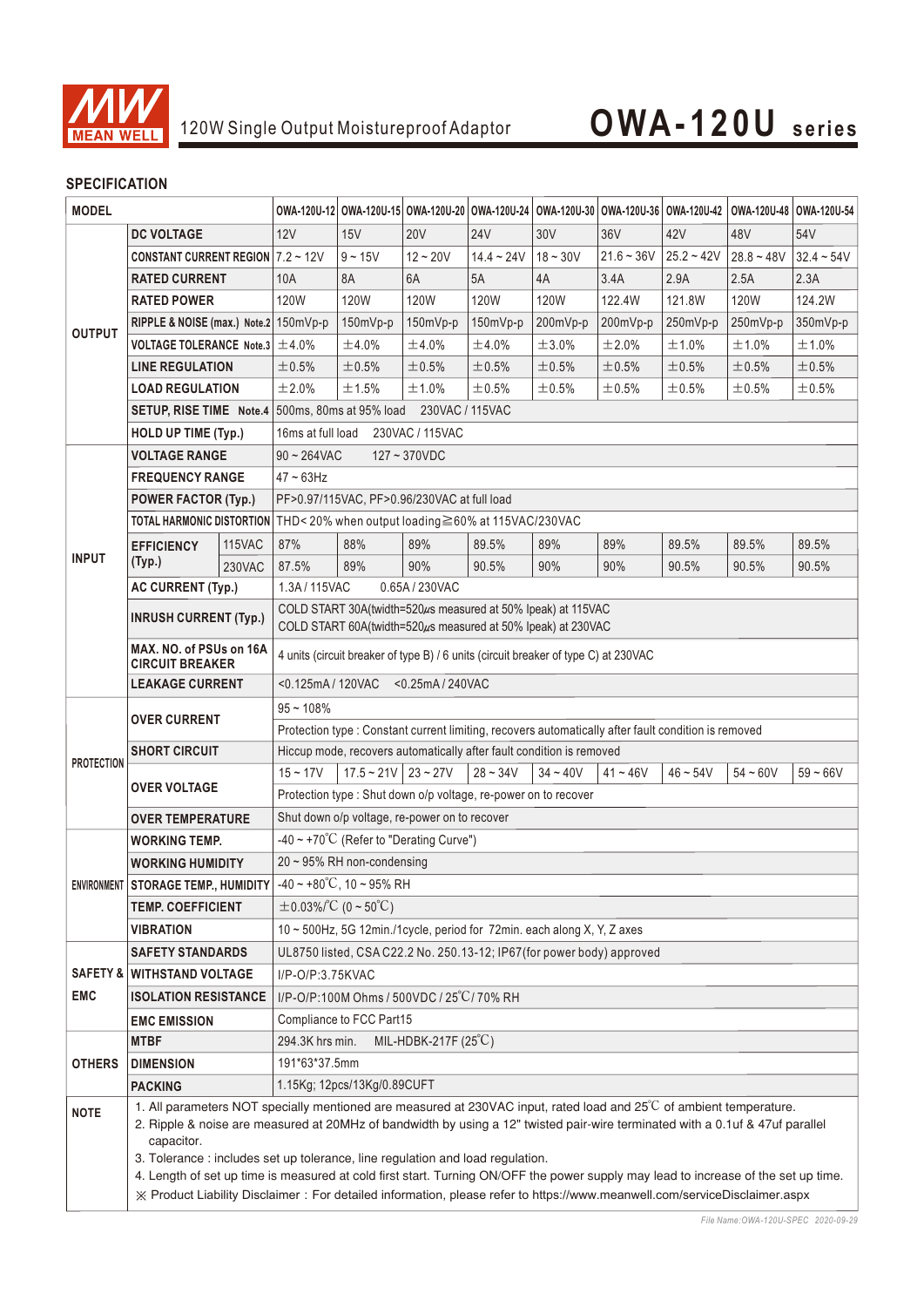

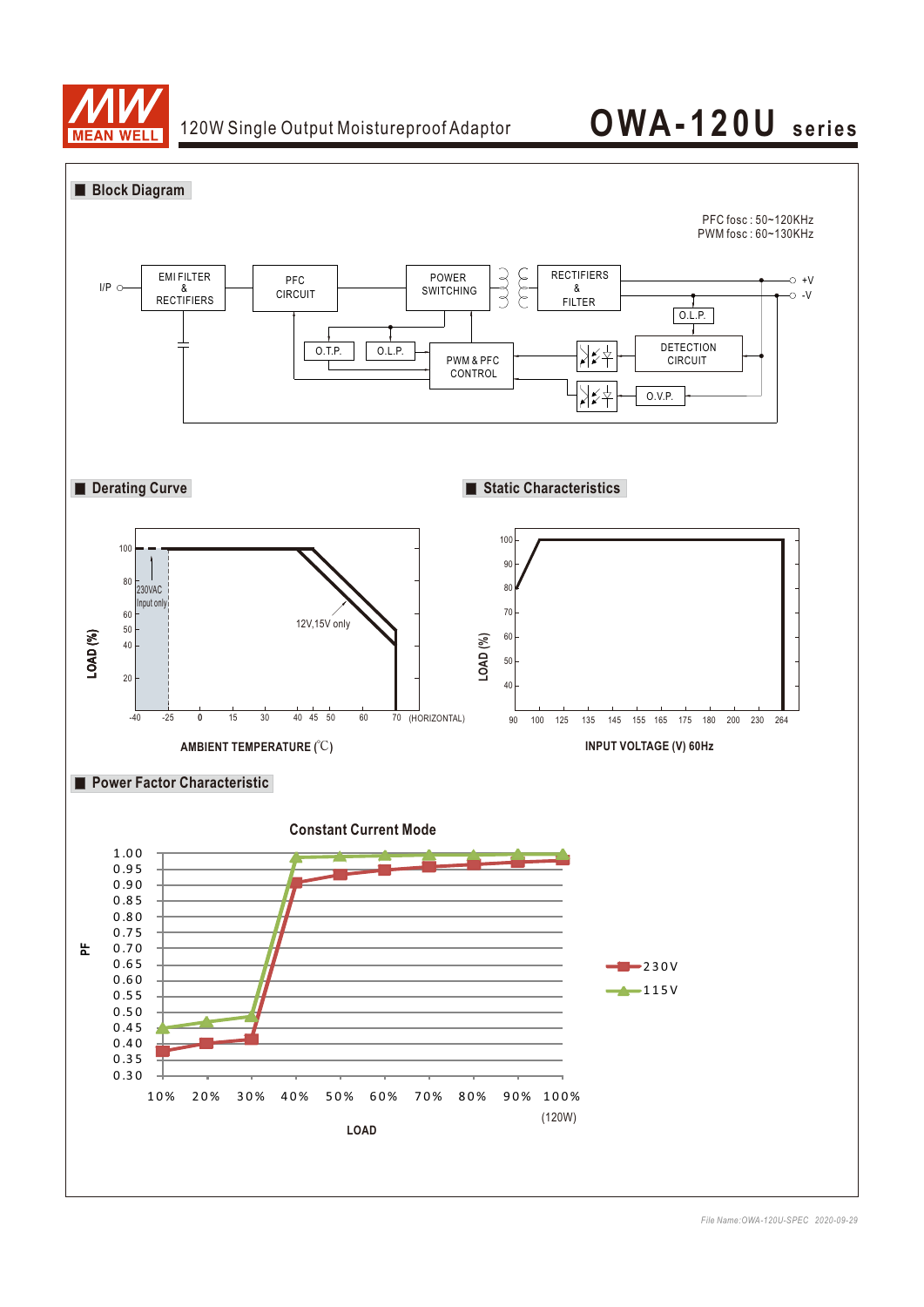

#### **EFFICIENCY vs LOAD (48V Model)**



#### **DRIVING METHODS OF LED MODULE**

There are two major kinds of LED drive method, "direct drive" and "with LED driver".

A typical LED power supply may either work in "constant voltage mode (CV)" or "constant current mode (CC)" to drive the LEDs. Mean Well's LED power supply with CV+ CC characteristic can be operated at both CV mode (with LED driver, at area (A) and CC mode (direct drive, at area (B).



Typical LED power supply I-V curve

In the constant current region, the highest voltage at the output of the driver depends on the configuration of the end systems.

Should there be any compatibility issues, please contact MEAN WELL.